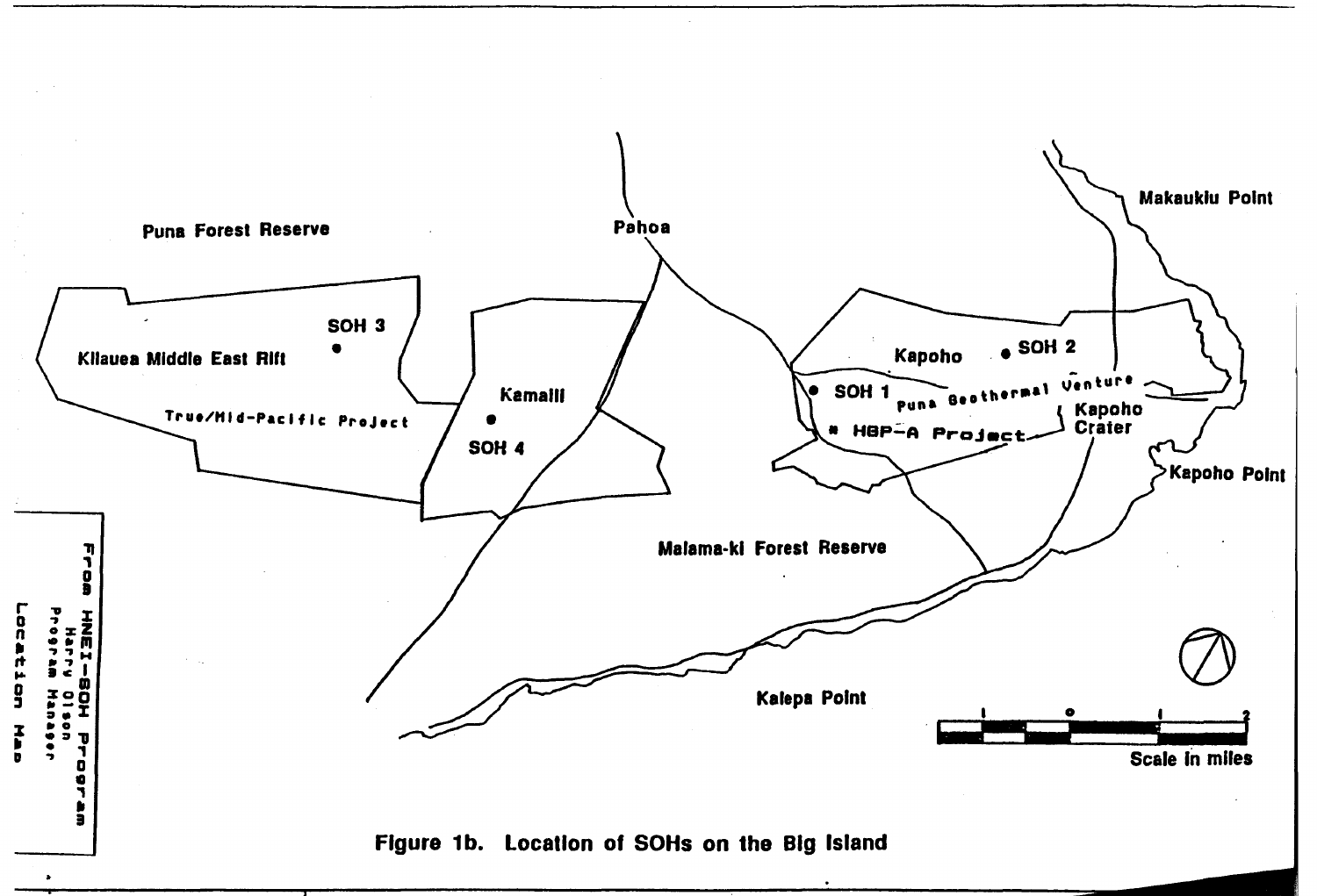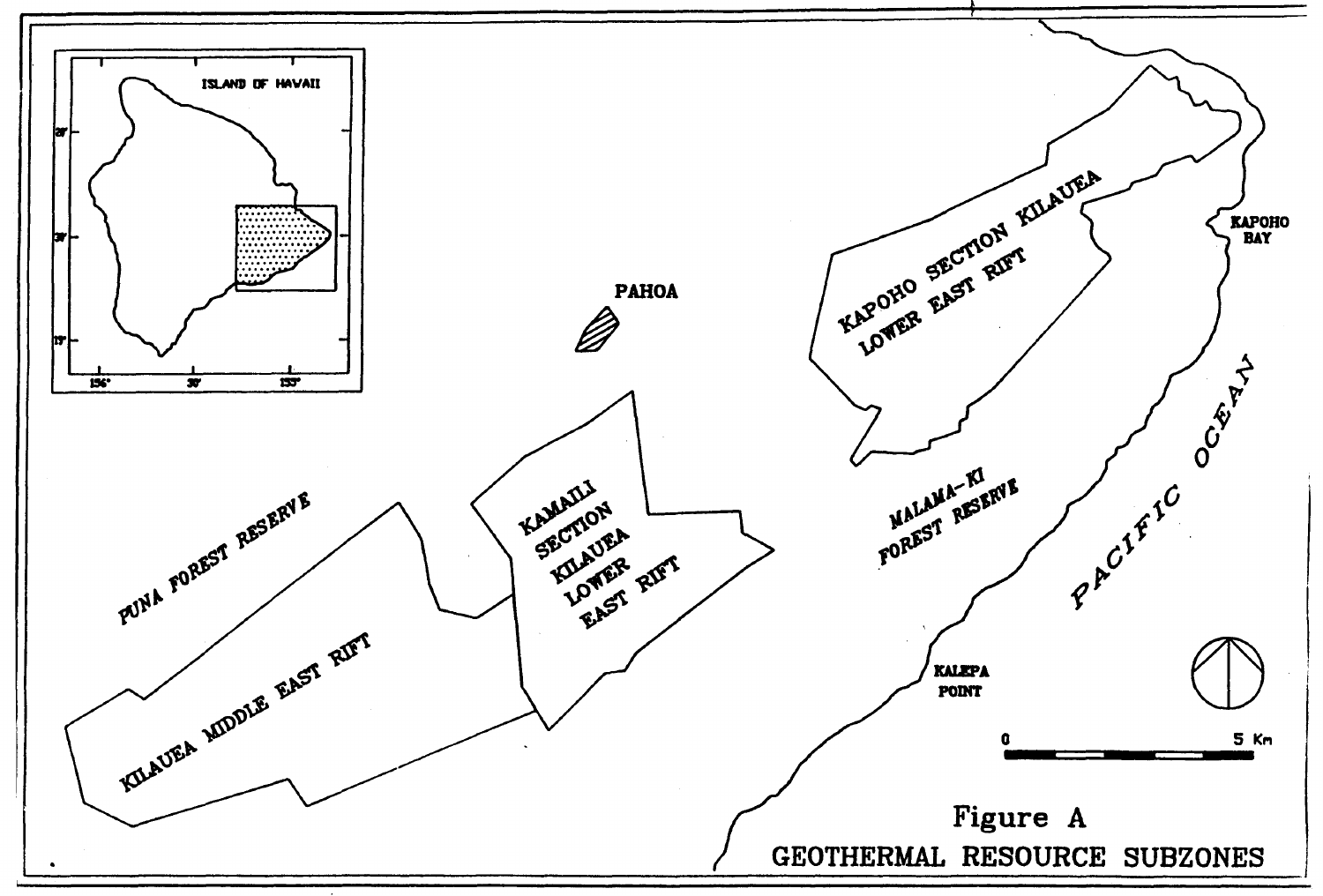## Evaluation of Proposals

A committee may be formed by DBED to evaluate proposals received. If deemed necessary, discussions may be held with respondents. Fee neqotiations will be conducted and the contract awarded by the Director of DBED or his desiqnated representative.

Unless all responses are rejected, the contract shall be awarded to the respondent whose proposal, conforminq to the RFP, is determined to be the 'best overall response', defined as the best response substantively after takinq into consideration cost and other factors.

+++

rfp32791.mem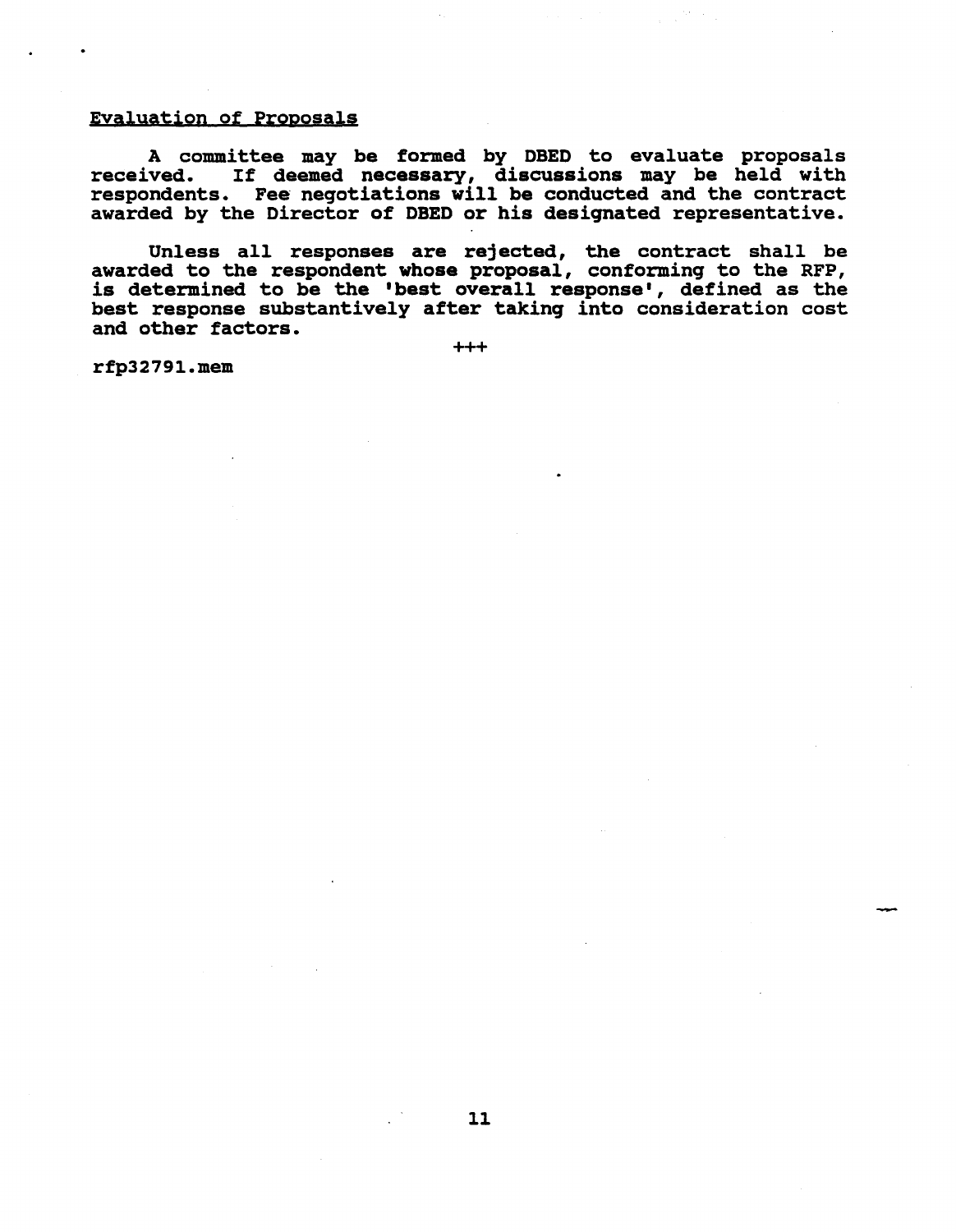## Disclosure of Any Conflicts of Interest

Respondents are required to disclose any real or potential conflicts of interest, including any work in progress or recently completed and any contracts entered into, with any private firms involved in geothermal explorati affiliations with such firms on the part of consultant, its owners, Officers, and employees, such as board or committee memberships, should be disclosed.

## Contract Term

Consultinq services will commence on or about July 1, 1991, subject to final execution of an agreement. contract will be one year. The contract may be extended for a second year, but any such extension is subject to the availability of funds and to determination by DBED of consultant's satisfactory performance.

### Firm Price and Payment

Payment for work will be made as it is completed upon DSED's receipt of consultant's invoice, with supporting evidence, submitted at the end of each month. Ten percent (10%) of the submitted at the end of each month. contract amount may be retained by DBED until final completion and acceptance of all services to be performed under the contract.

## consideration of Proposals

Only proposals received on or before the submittal deadline will be considered.

Final consultant selection will be made by the Director of the<br>tment of Business. Economic Development & Tourism. DBED Department of Business, Economic Development & Tourism. reserves the riqht to reject any or all proposals.

Proposal shall constitute a firm offer to DBED and cannot be withdrawn for a period of 60 days after the due date for submission of proposals.

--

The requirements, scope of work, and terms set forth in this RFP will used as the basis for a cost-reimbursable contract. Respondents should submit proposed hourly costs for labor and<br>provide a separate estimate for expenses, including any separate estimate for expenses, subcontractors to be used on the project. If subcontractors are to be used, respondents should provide information on their qualifications and anticipated responsibilities.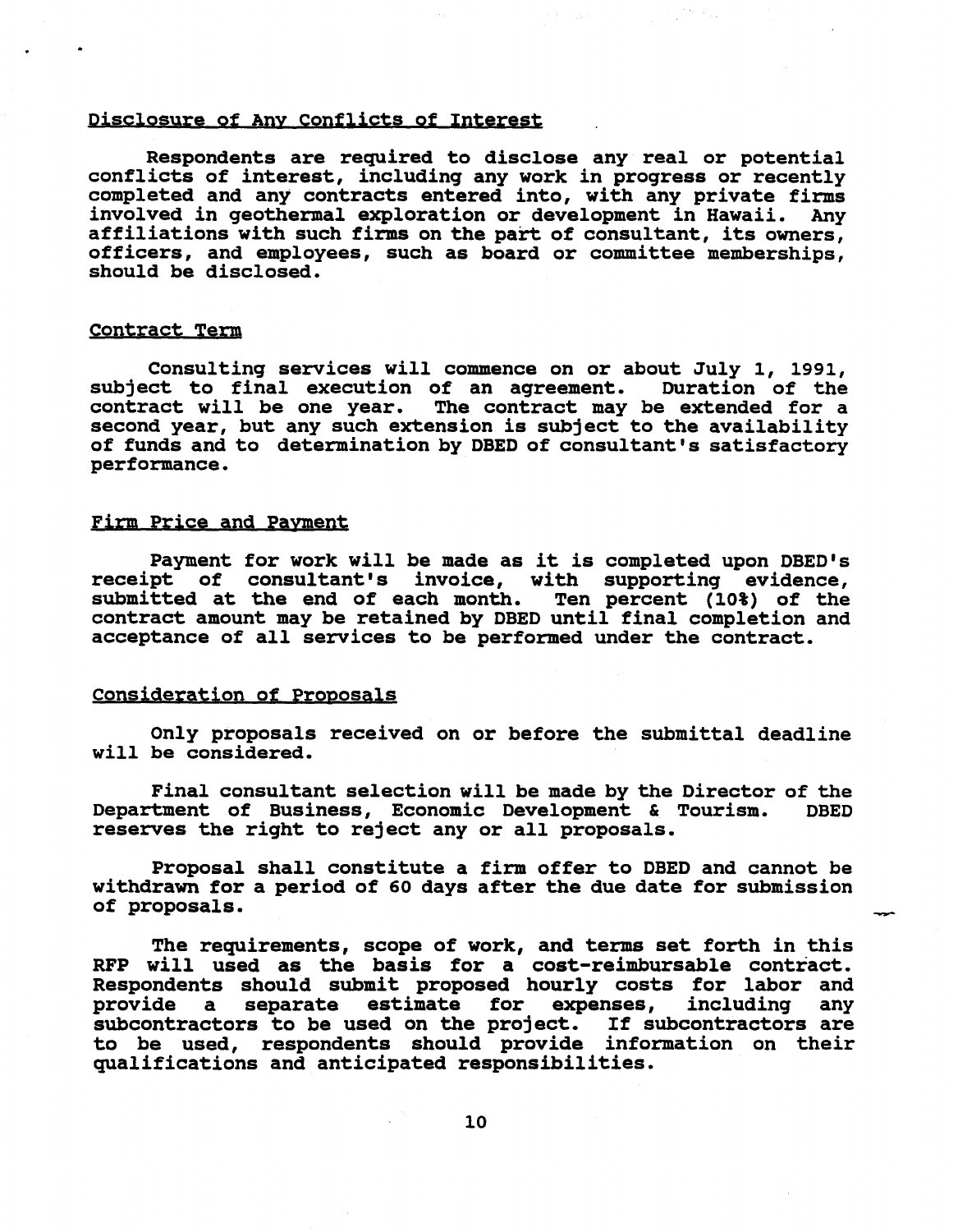private sources; (3) a summary of reasonable judgments and objective conclusions which the consultant is able to make from the available data and information about the extent and nature of geothermal resources; (4) a discussion of the accomplishments of the consultant in assisting the program during the contract term; and (5) recommendations with regard to future needs, priorities, and plans. DBED will work cooperatively with the consultant during the early part of the contract term to develop an outline for this report in order to make it as meaningful as possible. The report should address each of the elements covered by the foregoing scope of work.

\* submission, at least 5 days prior to the end of the oneyear contract term, of <sup>a</sup> final resource assessment report, incorporating any changes suggested or required by DBED.

## Information Regyested to be Included in the Response

DBED wishes to give respondents considerable latitude in describing how they would work toward accomplishing the defined objectives as well as any other objectives they believe to be important. In the interest of providing general guidelines, DBED suggests that respondents provide the following kinds of information:

\* Qualifications in the scientific and technical disciplines relevant to geothermal resource assessment, including but not limited to: geology, geophysics, geochemistry, hydrology, reservoir and well-field engineering, power plant design, and drilling operations.

\* Relevant work experience inclUding any specific experience in regionally-oriented, as distinguished from site-oriented, geothermal resource assessment

\* Accessibility and responsiveness, including ability to respond in a timely manner to requests to provide reports and attend key meetings.

\* Information on hourly billing rates by individual or job category, overhead multipliers, if any, and other pertinent<br>information regarding normal fees and charges. (Evidence of cost-effectiveness and cost reasonableness is an important criteria for the state). The state does not wish to prescribe a fixed price for the services requested in this RFP but will establish a maximum cost ceiling in the contract.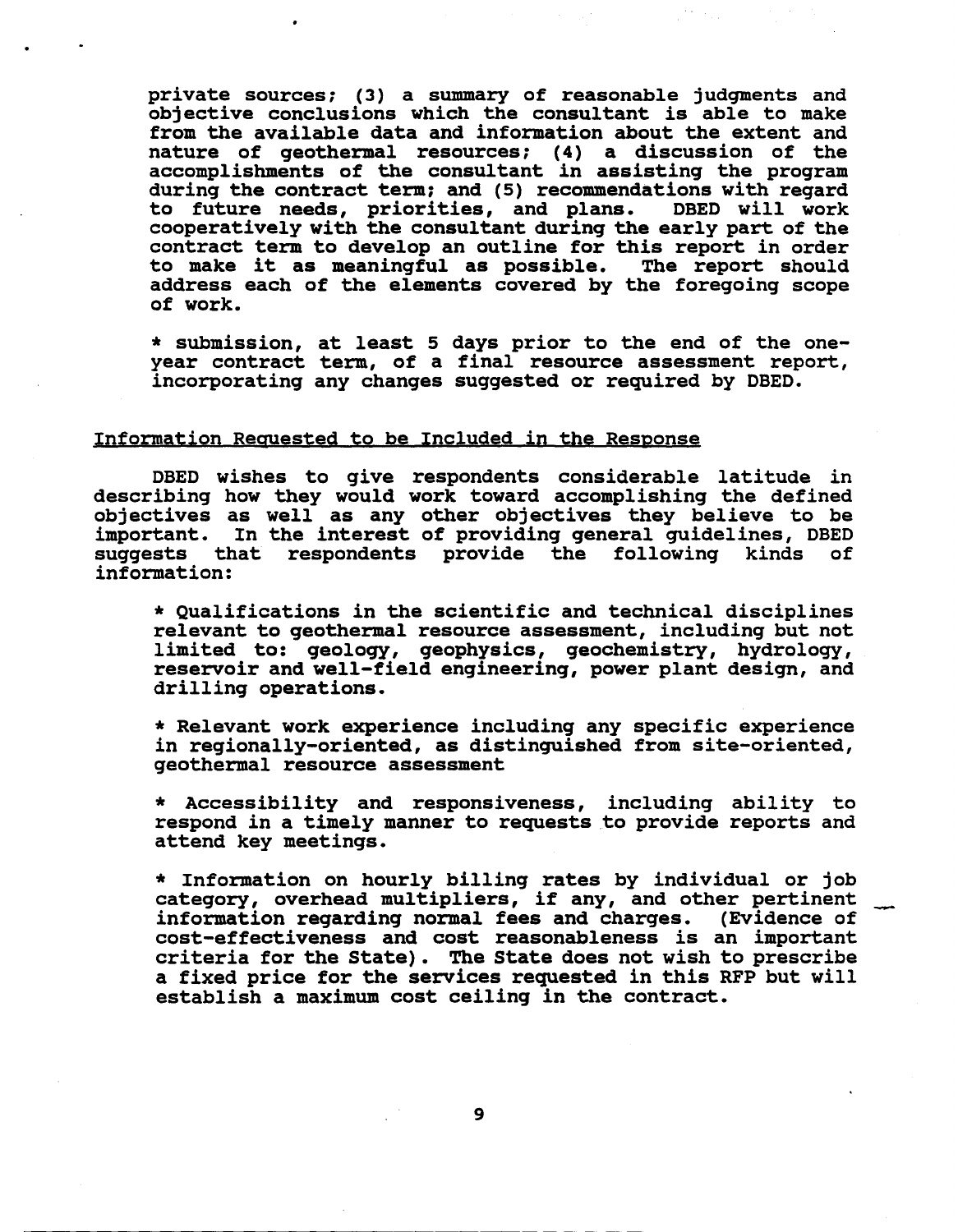equipment, methods and procedures, personnel, and budgets.

\* assist DBED and DLNR by providing technical guidance relative to the geothermal/cable project master plan and EIS being prepared by the consulting firm ERCE.

\* assist DBED and DLNR by providing technical guidance relative to planning and design of the geothermal/cable project by the consortium and HECO.

\* assist DBED and DLNR to make reasonable jUdgments and to reach objective, scientifically supported, conclusions about the extent and characteristics of geothermal resources, recognizing that such judgments and conclusions may serve as the basis for public policy and/or investment decisions.

\* advise DBED and DLNR on well-field design and.management in order to assist them in adopting appropriate policies, standards, and design criteria to avoid over-production and premature depletion of geothermal resources.

### Anticipated Work Efforts and Products

\* attendance upon request at key meetings of state interagency technical and policy committees involving DBED, DLNR, other state agency officials, and, on appropriate occasions, representatives of involved institutions such as the University of Hawaii and USGS.

\* preparation, as needed, of written reports addressing specific aspects of or problems concerning resource assessment work in progress and making specific recommendations.

\* submission, on or before December 1, 1991 (approximately one month prior to the start of the 1992 legislative session), of an interim draft written report on geothermal resource assessment, consisting of the following information: (1) a status report on the State's geothermal resource assessment program; (2) a description and brief analysis of available data and information from all public and accessible private sources; and (3) a summary of reasonable judgments and objective conclusions which the consultant is able to make from the available data and information about the extent and nature of geothermal resources.

--

\* submission, at least 45 days prior to the end of the oneyear contract term, of a draft annual report on geothermal<br>resource assessment including the following kinds of resource assessment including the following kinds information: (1) a status report on the State's geothermal resource assessment program; (2) a comprehensive analysis of available data and information from all public and accessible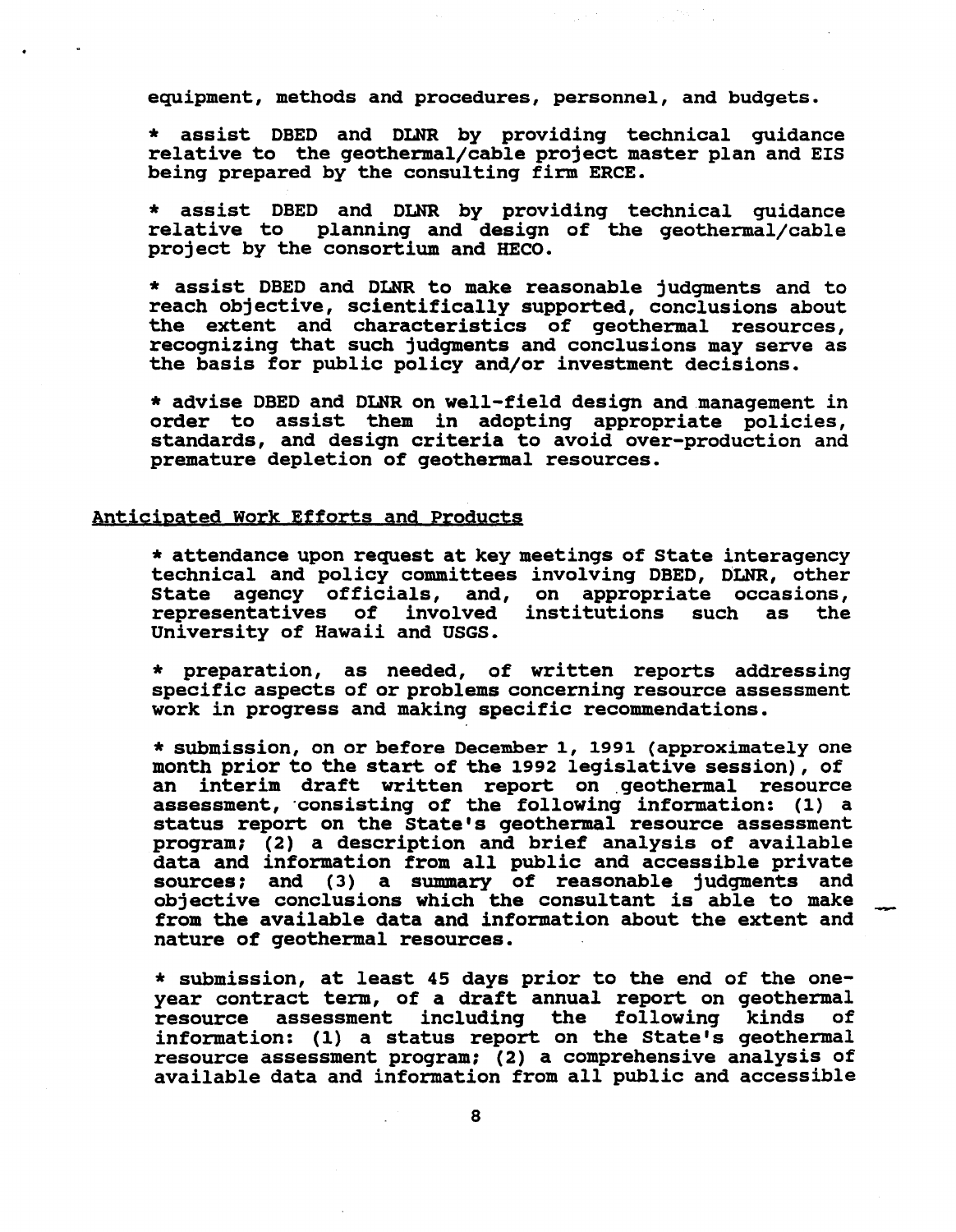resource for commercial exploitation, as typically expressed in<br>terms of megawatts of installed capacity, megawatt hours of energy production over time (project life), and pounds of steam and/or fluids available for direct use applications.

With regard to characterization of the geothermal resource(s),<br>the Administration is vitally interested in its sustainable yield.<br>The State is interested in seeing geothermal development planned<br>and implemented in a manner depletion through excessive or improper exploitation.

The focus of state-sponsored research and exploration is regional rather than site-specific. It is not <sup>a</sup> primary objective of the program to directly assist active geothermal developers to prove the resource which they are developing (or hoping to develop) on lands which they currently own or lease. However, in the past a degree of synergism has been realized between the commercial<br>developers and SOH in exploration. Opportunities for further developers and SOH in exploration. cooperation will be evaluated objectively based on state criteria. Examples of possible mutually beneficial efforts might include use of an SOH to pressure monitor a commercial production well during a flow test and performance by SOH personnel of certain geophysical tests on commercial wells, which the developer would not otherwise perform as part of his program.

The focus of research and exploration has to date been on the KERZ, because it was originally identified by scientists as the area having the greatest potential based on subsurface heat and groundwater estimates and limited data from surface and aerial surveys. Whether future assessment continues to focus on the KERZ or elseWhere is a technical matter which will be evaluated objectively, taking into consideration land-use, environmental and socio-economic factors.

#### Contract Scope of Work

I

\* assist DBED and DLNR in establishing priorities among available resource assessment methods, inclUding (as examples): exploratory drilling; core-sampling and welltesting; surface and aerial surveys; and regional mapping.<br>Guidance in this regard must be sensitive to budget constraints.

\* assist DBED and DLNR in planning the direction of and managing the SOH program and in evaluating available exploratory drilling methods, with cost effectiveness being a major criterion.

\* assist DBED and DLNR in designing and planning appropriate well tests, surface and aerial surveys, and/or mapping projects. Provide advice on appropriate instrumentation and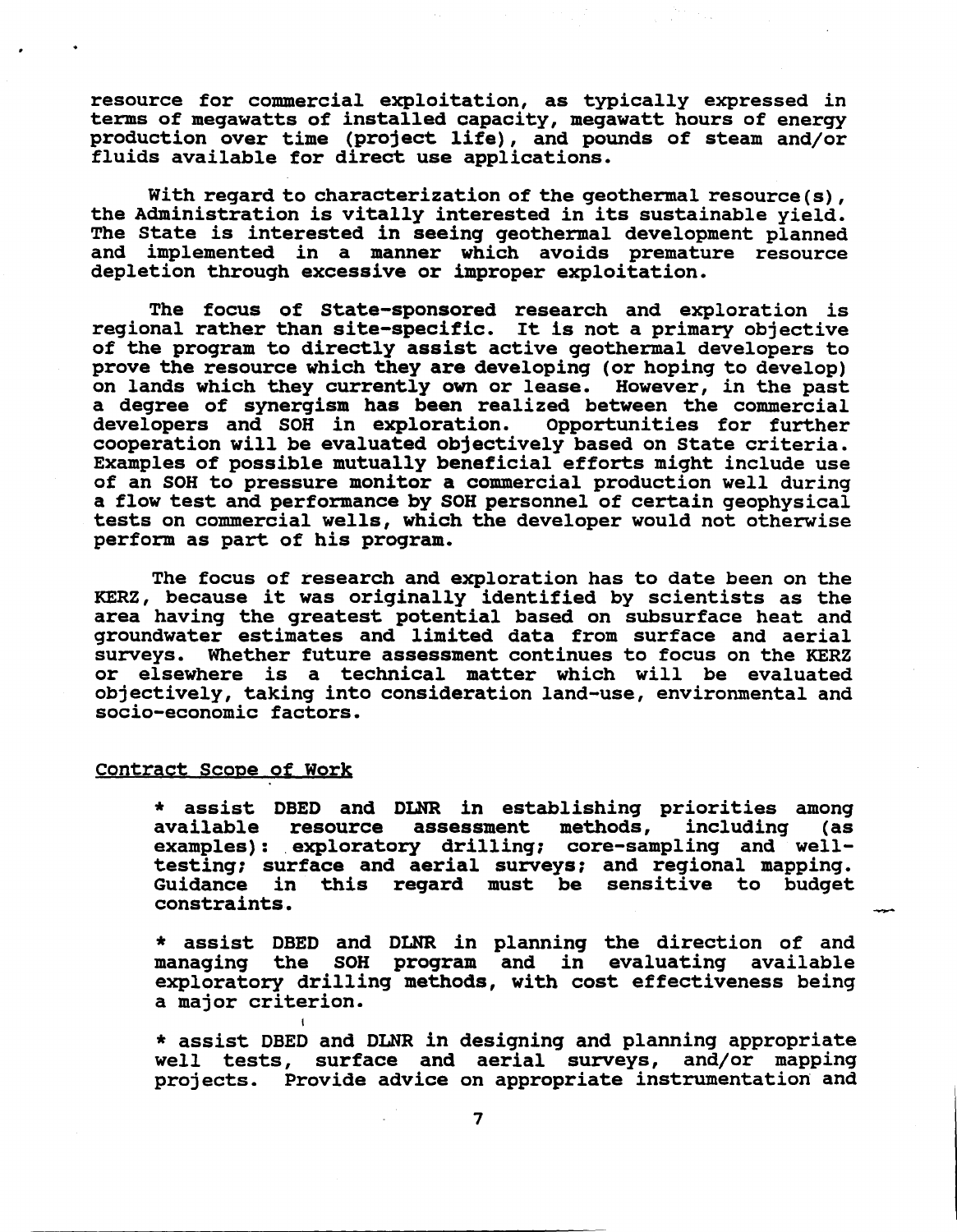Numerous electric and electromagnetic surveys have been<br>conducted in the KERZ. These include dipole-dipole, electromagnetic, and VES soundings; and mise-a-la-masse, selfpotential, and airborne electromagnetic surveys.

# state of Hawaii Management of Geothermal Resources and Geothermal Resource Assessment

By statute, the Department of Land and Natural Resources (DLNR) is the agency responsible for issuing mining leases and for managing geothermal resources, which are treated as a mineral owned DLNR is involved in issuing drilling permits for geothermal and other wells. It is also responsible for issuing permits for use of state land in Conservation Districts.

The Department of Business, Economic Development, and Tourism<br>(DBED) is the agency responsible for promoting and assisting energy (DBED) is the agency responsible for promoting and assisting energy conservation and alternative energy development in the State. The Director of DBED serves as the Energy Resources Coordinator. Within DBED, the Energy Division, headed by the Energy Program Administrator, supervises the Geothermal Program, which includes geothermal resource assessment and master planning of the geothermal/cable project.

DBED is the agency which will issue and administer the subject agreement for technical advisory services relating to geothermal resource assessment. However, the consultant selected will work closely with both DBED and DLNR as well as with ad-hoc interagency committees which may be convened to facilitate discussion of resource assessment and management matters. Respondents should be aware of the involvement of the state Department of Health (DOH), Which administers regulations pertaining to water quality, underground injection, air quality, and noise. Also, the county of Hawaii issues use permits for development of land in agricultural, urban, and rural districts. The County is becoming increasingly active in monitoring and enforcing permit conditions for geothermal facilities.

#### Geothermal Resource Assessment Objectives

The Administration's fundamental resource assessment goals are: (1) to determine the extent of geothermal resources within the<br>State and (2) to learn as much as possible about the State and  $(2)$  to learn as much as possible about characteristics of those resources. (The program has been labeled<br>by some as the "qeothermal resource verification and "geothermal resource verification characterization program" (GRVC) in an effort to highlight these dual objectives).

The orientation of the program is commercial rather than scientific. The objective is to determine the potential of the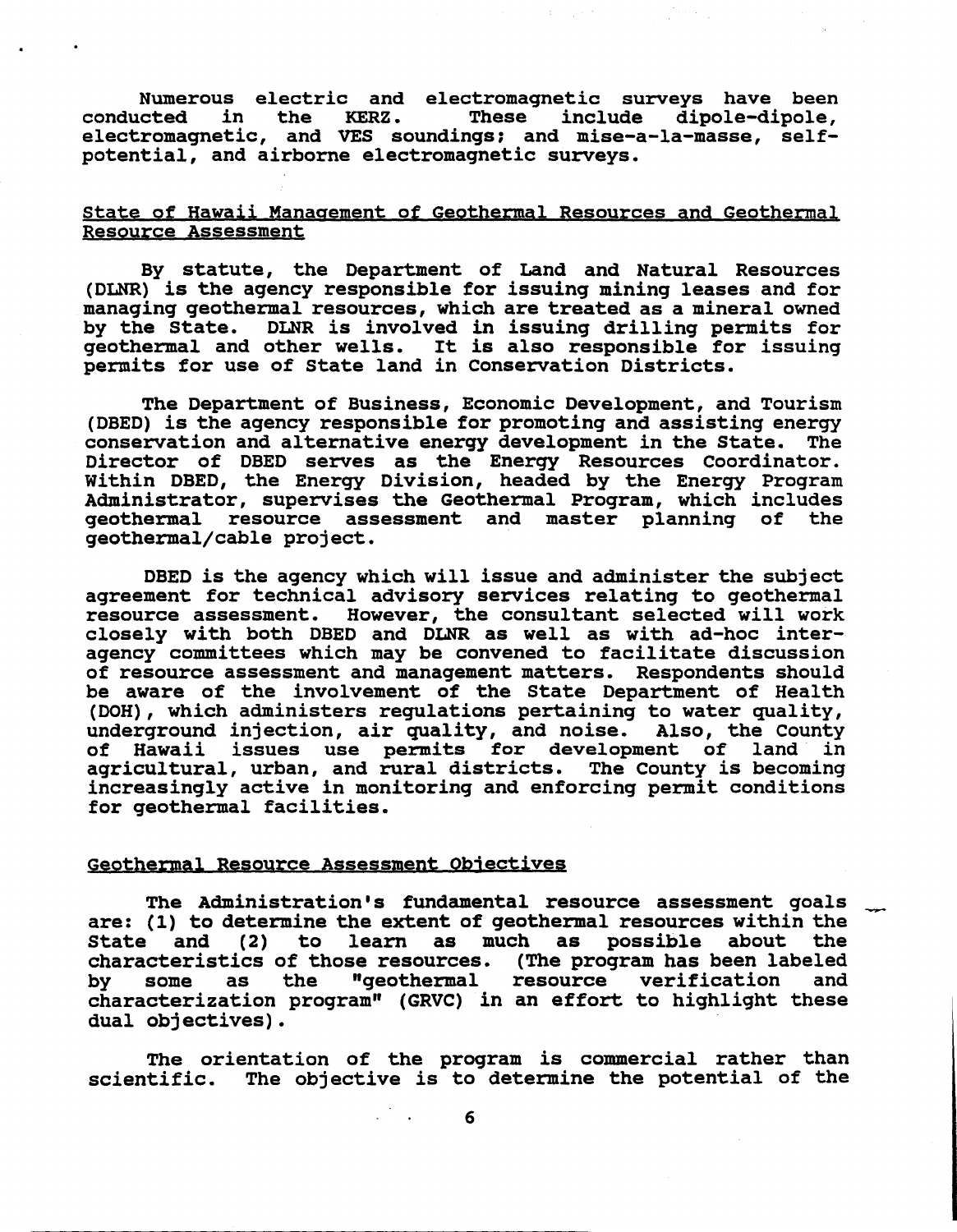True/Mid along the center of the axis of the rift. SOH-4 initially recorded a bottom hole temperature of 583 degrees F. Drilling of the second well, SOH-1, was started in June, 1990, and completed to a depth of 5,526' depth in 213 days. SOH-1 is located in the Kapoho GRS approximately 2,100' north of the PGV plant site, which is presently under construction. SOH-1 initially recorded a bottom hole temperature of 403 degrees F. The drilling procedure for SOH-2 was modified by HNEI after the completion of the SOH-4 and SOH-<br>1 because of cost overruns. The method used at SOH-2 and planned for SOH-3 is to rotary drill to approximately 2,000' (or lower, depending on drilling conditions), set casing, and then core drill<br>to the bottom. Drilling of SOH-2 was started in February, 1991. Drilling of SOH-2 was started in February, 1991. SOH-2 is located in the Kapoho GRS approximately two miles east and one mile north of SOH-I. SOH-2 is the first well in the eastern part of the KERZ Which is being drilled into what is thought to be the northern part of the rift. A fourth SOH, SOH-3, is being<br>permitted. It will be located in the Middle East Rift GRS<br>approximately one half mile north of True/Mid. It will continue approximately one half mile north of True/Mid. exploration aimed at establishing the northern extent of the KERZ.

An evaluation of the SOH Program, from both a technical and managerial standpoint, was made by R.A. Patterson & Associates (RPA) in the late Fall of 1990, and a Final Report was submitted to DSED. It recommended continuing the SOH program through the completion of the four planned holes for which permit applications have been secured or filed. It recommended <sup>a</sup> few program changes, including rotary drilling (instead of core drilling) the upper section of the well) as well as improvements in reporting costs, drilling progress, and problems.

# History and Availability of Surface and Aerial Surveys and Regional Maps

Two gravimetric surveys have been made, one on a regional scale for the Island of Hawaii and one, more detailed, for the KERZ. ENEL concludes that the information is of limited value. ENEL concludes that the information is of limited value.

Two aeromagnetic surveys were conducted in 1966 and 1978, respectively. The first covered the entire Hawaiian archipelago and, according to ENEL, is of limited value in identifying a shallower structure such as dike complex. The second, conducted by USGS, covered only the Island of Hawaii and is more valuable. Magnetic mapping, utilizing 1978 survey data, was performed in 1986 by Flanigan and others.

A network of seismometers has been in operation on Kilauea since the 1950s. It has generated valuable information about<br>seismicity in the KERZ. Limited microseismic and seismic Limited microseismic and seismic refraction surveys have been conducted in the lower portion of the KERZ.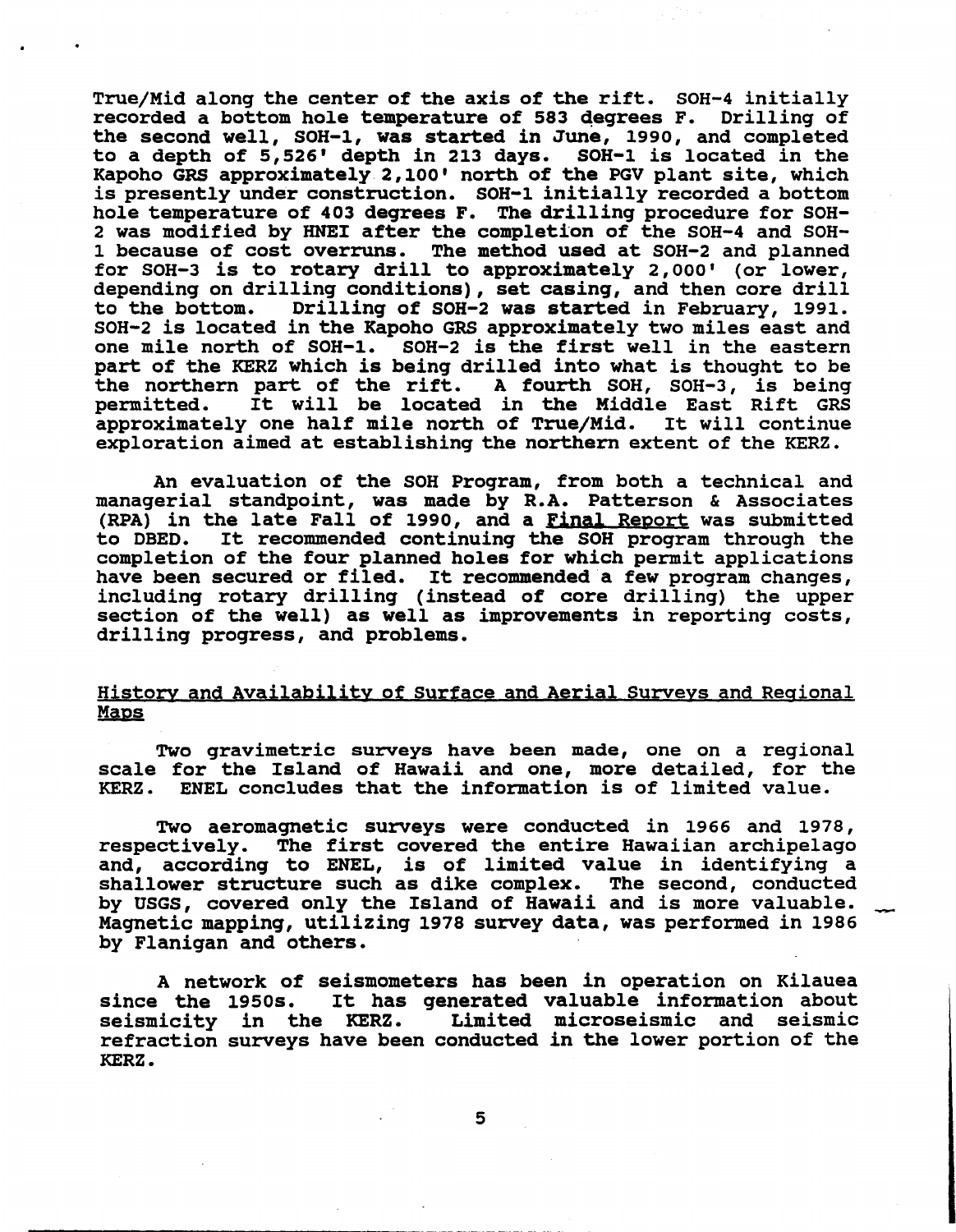and Wells. The shallow wells range in depth from 41 to 802 feet; the deep wells extend to depths of approximately 5,000 to 8,300 feet. The eleven deep wells are the SOH-4, SOH-1, True/Mid, HGP-A, Kapoho State-1, Kapoho State-lA, Kapoho State-2, Lanipuna-1, Lanipuna-1ST, Lanipuna-6, Ashida-1, and Kapoho State-3. True-Mid consists of five legs directionally drilled from a single bore. Lanipuna-1ST is actually a sidetrack off Lanipuna-1.

Wellbore temperature and pressure data as wells as fluid chemistry is available for these wells. Geophysical and flow test data is available for some of them. SOH permits, applicable to two recently completed wells, plus one well presently being drilled and one planned to be started in the Spring of 1991, do not presently permit flow testing, although it is hoped that this restriction might be lifted for future SOHs.

The deep productive wells (HGP-A, Kapoho State-1 and Kapoho State-2) display average temperatures of about 625 degrees F in the 4,000 to 8,000-foot depth interval. The deep, unproductive wells (Lanipunas -1, 1ST, 6 and Ashida-1) range in temperature from about 340 degrees F to over 680 degrees F. The upper 1,500 to 2,000 feet<br>of the deep wells is generally isothermal. Fluid chemistry is of the deep wells is generally isothermal. quite variable and consists of varying mixture of fresh water and seawater and varying concentrations of H2S.

The HGP-A well supplied steam to a pilot power plant which supplied approximately 2.5 megawatts of electricity to the utility grid continuously from 1982 through 1989.

PGV recently completed its first new well, Kapoho State-3. It is presently constructing <sup>a</sup> <sup>25</sup> megawatt power plant which will be served initially by seven to nine production wells and two to three injection wells. It plans to rework Kapoho State 1-A and to<br>drill new production and injection wells. In the course of drill new production and injection wells. drilling its first injection well, it encountered <sup>a</sup> steam pocket in the shallow aquifer (approximately 2,600 feet), resulting in an unplanned vertical venting and causing it to close in the well for<br>safety reasons. This incident represents the first instance in This incident represents the first instance in KERZ exploration that steam has been tapped at a relatively shallow depth.

The Hawaii Natural Energy Institute (RNEI), under contract with DBED, is managing the SOH program, which involves the drilling and testing of slim holes. A map titled <u>Location of SOHs on the</u> Big Island, is attached herewith. The following is a brief summary of progress to date:

The first two SOHs were core drilled from top to bottom. Core analysis and well testing are underway but incomplete. Drilling of the first well, SOH-4, was started in December, 1989<br>and completed to a depth of 6,562' depth in 151 days. SOH-4 is and completed to a depth of  $6,562'$  depth in 151 days. located in the Kamaili GRS approximately three miles east of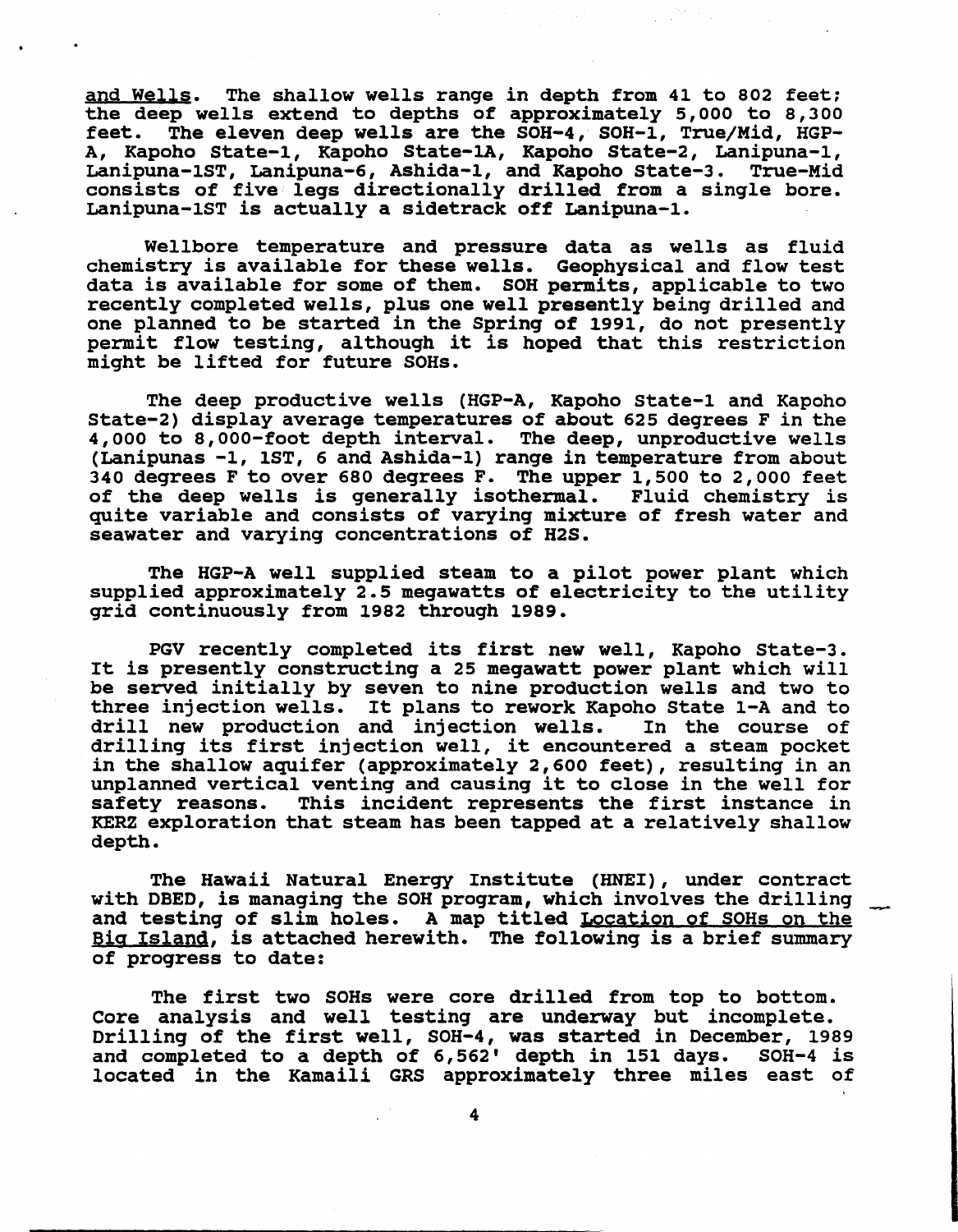- 5. active and passive seismic data
- 6. location of main geoelectrical data
- 7. main results of geoelectrical data
- 8. apparent resistivity map from VLF survey

Annex <sup>A</sup> of the ENEL report presents graphs of geochemistry data from existing wells. Annex <sup>B</sup> presents graphs of well data, including technical profile, lithology, depth, temperature, and Incruding dechilical profile, itehorogy, depth, temperature, and the references consulted. The pressure. Annex C lists all the references consulted. The narrative report, titled The Kilauea East Rift Zone; Geothermal Evaluation of the Existing Data, analyzes the available information and comments on its quality.

Basically, the ENEL report confirms the presence of a widespread geothermal anomaly but concludes that more data is needed to verify the presence of an industrially exploitable geothermal reservoir. Wells drilled to date, most of which are localized in one small area, have confirmed a high thermal anomaly but have shown discontinuous permeability due to fracture systems. The report recommends further exploratory drilling, well testing and additional surface and aerial surveys.

The technical advisory services being sought through this RFP are specifically required to assist the State's geothermal resource assessment program. The following section describes this program.

## Status of the State's Geothermal Resource Assessment Program

The State's geothermal resource assessment program has to date focused on the KERZ. The program consists presently of two elements: (1) exploratory drilling utilizing "slim hole" technology; and (2) core analysis of slim holes and well testing of SOHs as well as other existing production and exploration wells. Other research methods utilized previously in resource assessment and being considered for future application are: regional mapping; and surface and aerial surveys.

In 1985 the state Legislature established within the KERZ three geothermal resource sub-zones (GRS), which are identified on the attached map titled <u>Geothermal Resource Subzones</u>. Geothermal<br>development is restricted by State law to these zones. development is restricted by State law to these Exploration, inclUding exploratory drilling, is permitted outside of the sub-zones but is subject to state and county permitting requirements, which are stringent.

# History and status of Exploratory and Production Drilling in the Kilauea East Rift Zone

To date a total of ten shallow wells and eleven deep wells have been drilled in the KERZ. The locations of these wells are identified on the attached map titled Geothermal Resource Subzones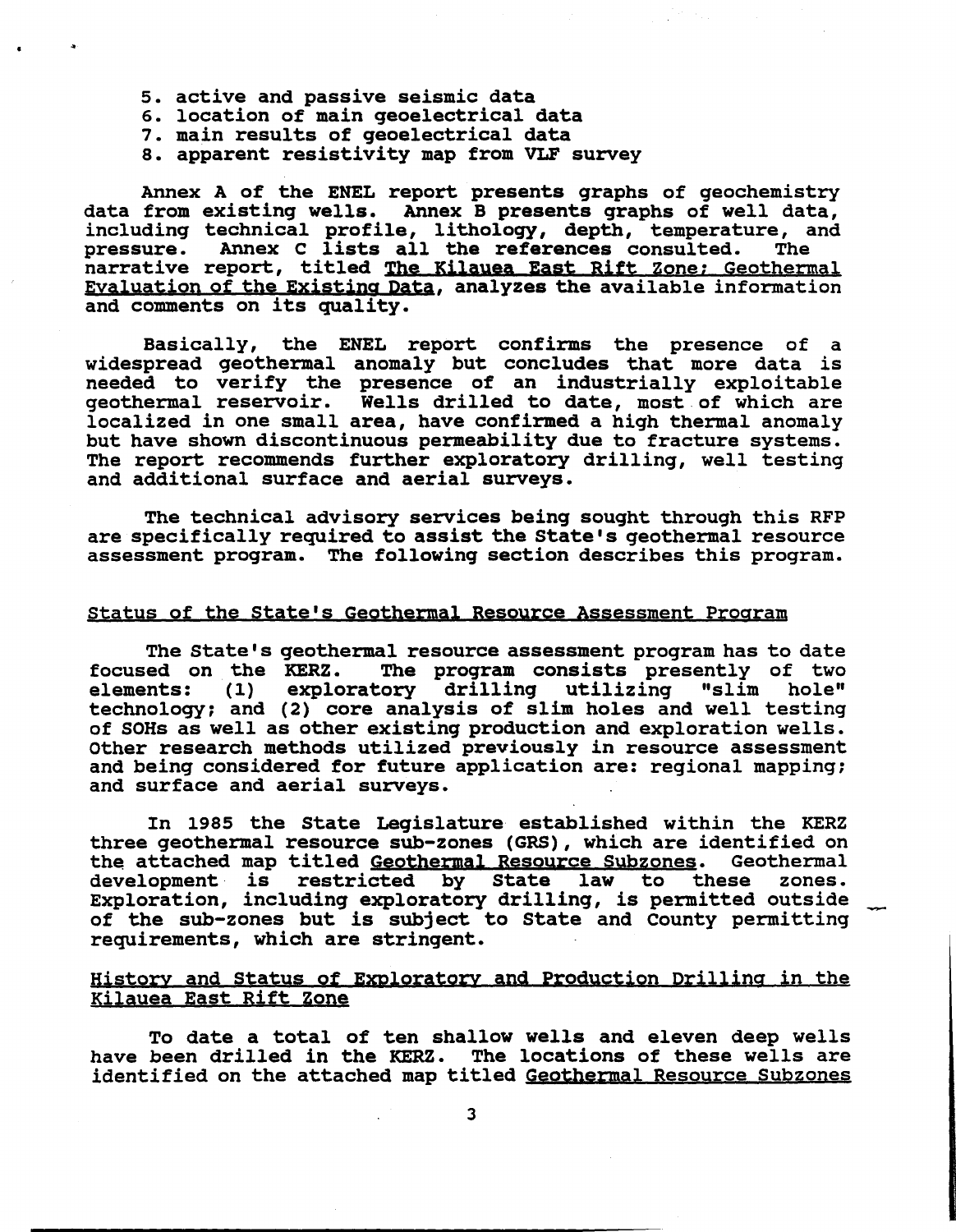the axis of the rift *in* the Wao Kele <sup>0</sup> Puna forest. They have applied for permits to drill more exploratory wells from a second pad to be located about <sup>a</sup> mile east of the first pad along the axis of the rift.

For over ten years, the State of Hawaii has been interested<br>in investigating the potential of geothermal to meet a significant portion of the Oahu's baseload energy needs. In 1981 the Hawaii Integrated Energy Assessment recommended that geothermal be developed on the Big Island on a large scale and transmitted to Also in 1981 the State initiated the Hawaii Oeep Water Cable (HOWC) program to demonstrate the feasibility of a 500 megawatt interisland electric transmission Research supported with Federal and State funds and involving the collaboration of Hawaiian Electric Company (HECO), Oahu's electric utility, was completed in 1990. was tested in Italy, and in 1989 a six mile section of smaller diameter surrogate cable was laid in the deep Alenuihaha Channel between the Big Island and Maui. Both tests were successful in demonstrating the technical and physical feasibility of physical feasibility interconnecting the Hawaiian islands with an undersea cable.

In <sup>1989</sup> the state entered into <sup>a</sup> contract with ERCE, an energy and environmental planning firm, to prepare <sup>a</sup> master development plan and environmental impact statement for the large-scale geothermal/cable project. This work is proceeding.

HECO *is* in the process of negotiating an agreement with Kilauea Energy Partners (KEP), an international consortium of large, private companies, to plan and develop the geothermal/cable project. KEP was selected throuqh a competitive bid (RFP) process which began in 1989 and to which five international consortia<br>responded. The lead partner of KEP is Mission Energy Company, a The lead partner of KEP is Mission Energy Company, a subsidiary of SCE corporation. Once an aqreement is in place, it assumed that KEP will play a key role in planning and implementinq qeothermal exploration.

In 1990, the National Electric Board of Italy (ENEL) was contracted by OBEO to compile and analyze all available data and reports relating to geothermal research and exploratory drilling<br>in the KERZ. ENEL looked at more than 150 documents. They<br>assembled and organized the data into a series of thematic plates (maps) and graphs, and they submitted a narrative report including conclusions about the qeoloqic structure of the KERZ and several recommendations on appropriate resource assessment methods. The plates depictinq compiled data are titled as follows:

- 1. main volcanic and structural features.
- 2. main hydrogeological features and sea level temperature distribution
- 3. gravity data
- 4. aeromagnetic data